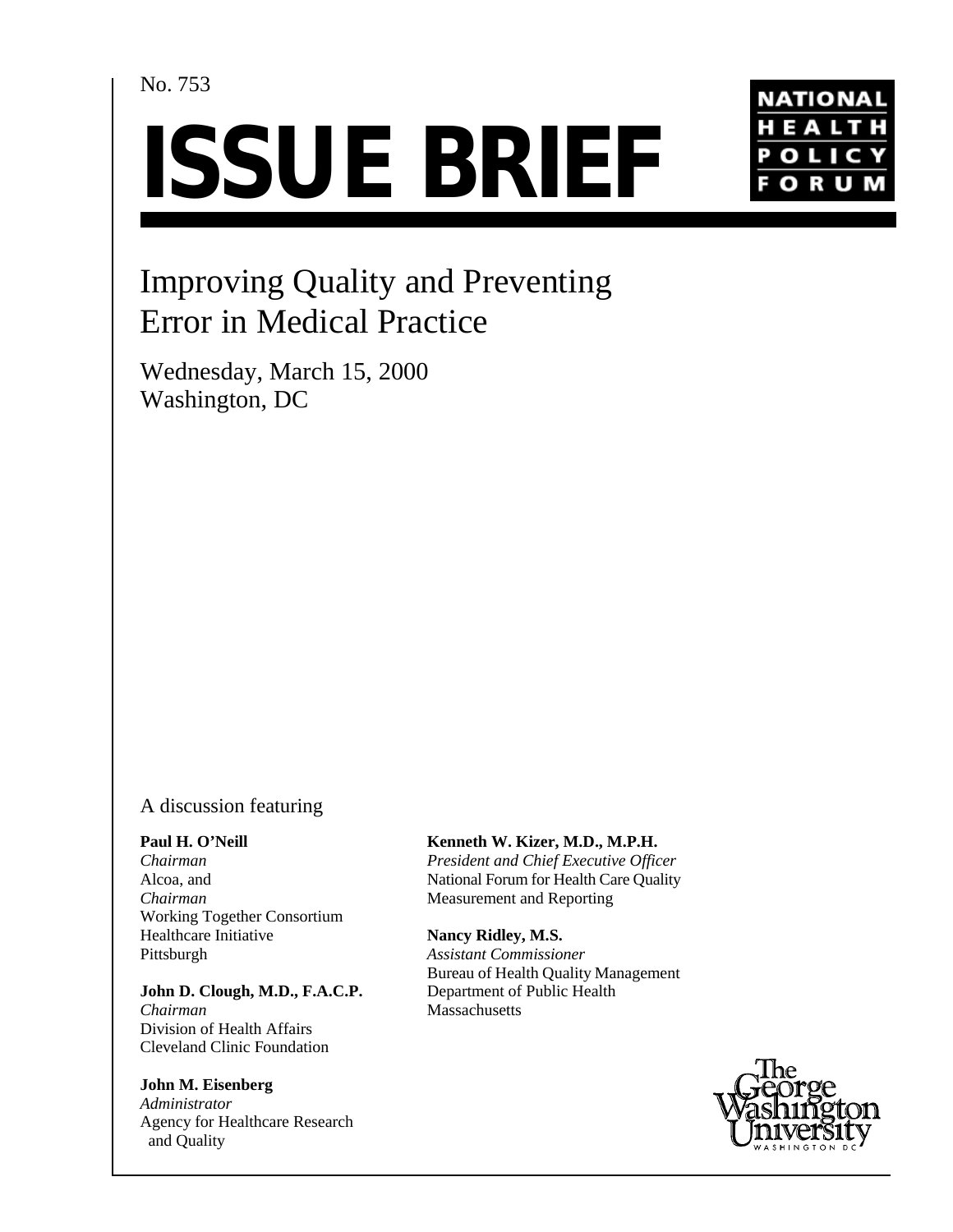# Improving Quality and Preventing Error

Front pages of major newspapers and lead stories of network newscasts had a startling common message just after Thanksgiving: medical mistakes are killing people! The genesis of the outcry was the release of a report by the Institute of Medicine (IOM), *To Err Is Human: Building a Safer Health System*.

The concerns expressed in the IOM report are not really news, since iatrogenic injury and therapeutic adverse outcomes are as old as medicine. Ernest Codman in 1910 proposed a system of tracking patient outcomes and studying those that were negative. Landmark studies by Lucian Leape, Troyen Brennan, and colleagues documenting "adverse events" in hospital settings were first published in 1991. The National Patient Safety Foundation at the American Medical Association (AMA) and the National Patient Safety Partnership brought together by the Department of Veterans Affairs (VA) were both founded in 1997. The National Health Policy Forum and the Joint Commission on the Accreditation of Healthcare Organizations both sponsored meetings on patient safety in 1999, while the Medicare Payment Advisory Commission also called for legislative and regulatory attention to reducing medical errors.<sup>1</sup>

Without doubt, however, the IOM report gave visibility to a problem that had largely been ignored—despite the fact that medical error is responsible for more deaths per year than motor vehicle accidents or breast cancer. Several legislators, as well as President Clinton, have recently signaled their intent to take action on the issue.

The IOM's specific recommendations are not without controversy. Should reporting of at least some kinds of errors be mandatory, and where would the line be drawn? How large a role should government play, at what level, and who will bear the costs? What level of investment will be required for data collection, protection, dissemination, and—of critical importance—analysis? Who will develop standards and definitions? How can a workable framework for apportioning responsibilities and promoting cooperation among all parties be determined? How can all health care facilities put into operation procedures such as computerized prescription entry that can be shown to save lives? What has prevented them from doing so?

While such questions may seem abstract, this Forum session will make them more concrete by looking at current efforts already under way at various administrative levels. To begin, Paul O'Neill, chairman and former chief executive officer of Alcoa, will describe how the vision of an injury-free workplace that he pursued and virtually achieved at Alcoa is being translated into a vision of a city free of medication errors and nosocomial (treatment-caused) infections. In fact, eradication of these errors is just one element of a health quality initiative O'Neill is spearheading in the greater Pittsburgh area. John Clough, M.D., will discuss the Cleveland Clinic's error reduction efforts, focusing on both internal and external challenges, obstacles, and stimuli.

Other speakers will address IOM recommendations more directly. Nancy Ridley, assistant commissioner for health quality management in the Massachusetts Department of Public Health, will relate her experience with the state's mandatory error reporting system. Kenneth W. Kizer, M.D., M.P.H., president of the National Forum for Health Care Quality Measurement and Reporting—also known as the National Quality Forum—and past under secretary of health in the Department of Veterans Affairs, will draw on his experience with the VA's error-reduction program and will comment on the National Quality Forum's role in setting national standards. John Eisenberg, administrator of the Agency for Healthcare Research and Quality (AHRQ), will speak about the creation of a Center for Patient Safety and the role of AHRQ in funding quality research.

# **ISSUE BRIEF**/No. 753

**Analyst/Writer:** Lisa Sprague

**National Health Policy Forum** 2021 K Street, NW, Suite 800 Washington, DC 20052 202/872-1390 202/862-9837 (fax) nhpf@gwu.edu (e-mail) www.nhpf.org (Web site)

**Judith Miller Jones,** Director **Karen Matherlee,** Co-Director **Judith D. Moore,** Co-Director **Michele Black,** Publications Director

**NHPF** is a nonpartisan education and information exchange for federal health policymakers.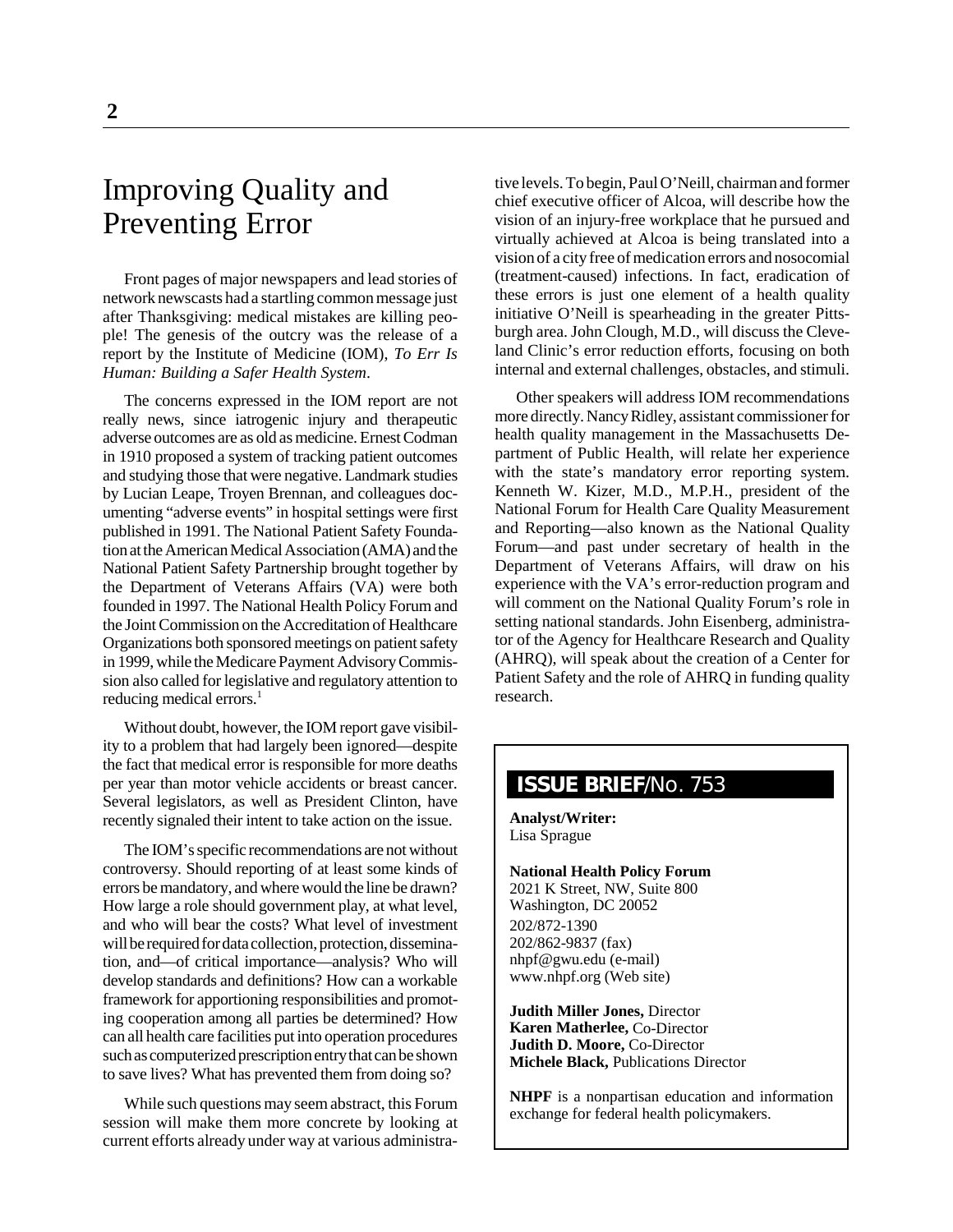#### **QUALITY IMPROVEMENT IN THE PRIVATE SECTOR**

Just as the concerns about medical error have a history that antedates the IOM, so do efforts to address them. In addition to the public policy and cooperative group responses referenced above, individual institutions also have put programs into place. The Cleveland Clinic faces many of the same hurdles that other provider organizations have confronted; these include, as Clough has put it, "ten different databases, none of which communicate with each other." The clinic is working to systematize data collection. But at the same time that technical improvements are undertaken, the delicate process of cultural change proceeds. Clough sees three barriers to candor in any medical institution: fear of legal liability; managerial defensiveness (the initial impulse to shoot—or quietly bury—the messenger); and mistrust in the ranks of new programs billed (by management) as "constructive."

Desirable as intramural progress is, improved outcomes for a population require cooperation among institutions, for example, in agreeing upon and adhering to standards, benchmarking performance, and making quality-related information available to consumers. The record of such collaborations is ambiguous. The Cleveland Health Quality Choice (CHCQ) program collected hospital data for a decade, publishing comparative report cards. Some hospitals felt the expense of collecting CHQC data could be better spent more directly, criticized the measures, and saw little evidence that employers and consumers were using the report cards in selecting providers. The Cleveland Clinic system (with its nine hospitals) eventually pulled out, triggering the program's demise.

Pittsburgh hopes for greater success, both regionally and in building on the state's data analysis efforts. The Working Together Consortium's Healthcare Initiative (WTCHI) has brought employers, labor organizations, physicians, hospitals, health plans, and other stakeholders to the table to seek agreement on better ways to deliver and pay for health care. At this time, more than 75 leaders are working to make southwest Pennsylvania the nation's pacesetter in quality of clinical care and controlled costs through waste-free delivery. As a first step toward these goals, WTCHI members have committed to a campaign to eliminate medication errors and nosocomial infections in participating southwest Pennsylvania hospitals. The campaign embodies O'Neill's prescription for improvement: start by identifying a small number of goals that (*a*) are not debatable, and (*b*) require systemic change to accomplish.

The WTCHI charter illustrates the principle that error reduction, while a worthy goal in its own right, is only one step toward quality health outcomes for a population. O'Neill suggests that the organizing principle of a health system should be the individual patient and that the best system would be one in which the medical establishment withers away because the patient is healthy. Where medical intervention is required, it would be held to a recognized standard and, ultimately, judged by its impact on the patient.

Obviously, today's health care system is a long way from this nirvana. But O'Neill's ability to extrapolate from industry to health care is one of WTCHI's strengths. Health care is widely acknowledged to be well behind industries such as aviation and banking that invested early on in the information systems and training that have allowed them to perform more efficiently and effectively. Where leading manufacturers strive for "six sigma" quality (that is, fewer than 3.4 defects per million units), researchers such as Mount Sinai School of Medicine's Mark R. Chassin, M.D., have estimated that defect rates in some health care categories (such as diagnosing and treating depression or controlling hypertension) may reach 500,000 per million instances.<sup>2</sup>

#### **BACKGROUND TO THE IOM REPORT**

The final report (1998) of the President's Advisory Commission on Consumer Protection and Quality in the Health Care Industry was titled *Quality First: Better Health Care for All Americans.* Among many recommendations, it included a chapter on reducing errors and increasing safety in health care.

Responses to the commission's report included various patient-protection bills modeled on the report's Consumer Bill of Rights and Responsibilities. Differing versions ultimately adopted by the House and the Senate are scheduled for conference. The bills share an emphasis on access and coverage issues, considering quality as a matter of whether beneficiaries in fact receive the services they believe they were promised.

The IOM in June 1998 established a Committee on the Quality of Health Care in America, under the chairmanship of William C. Richardson, Ph.D., and the staff direction of Janet Corrigan, who had filled the same role with the president's advisory commission. *To Err Is Human* is the first in a planned series of reports. Its focus is the actual delivery of medical care to patients who have access to and are using the health care system (though the authors acknowledge in passing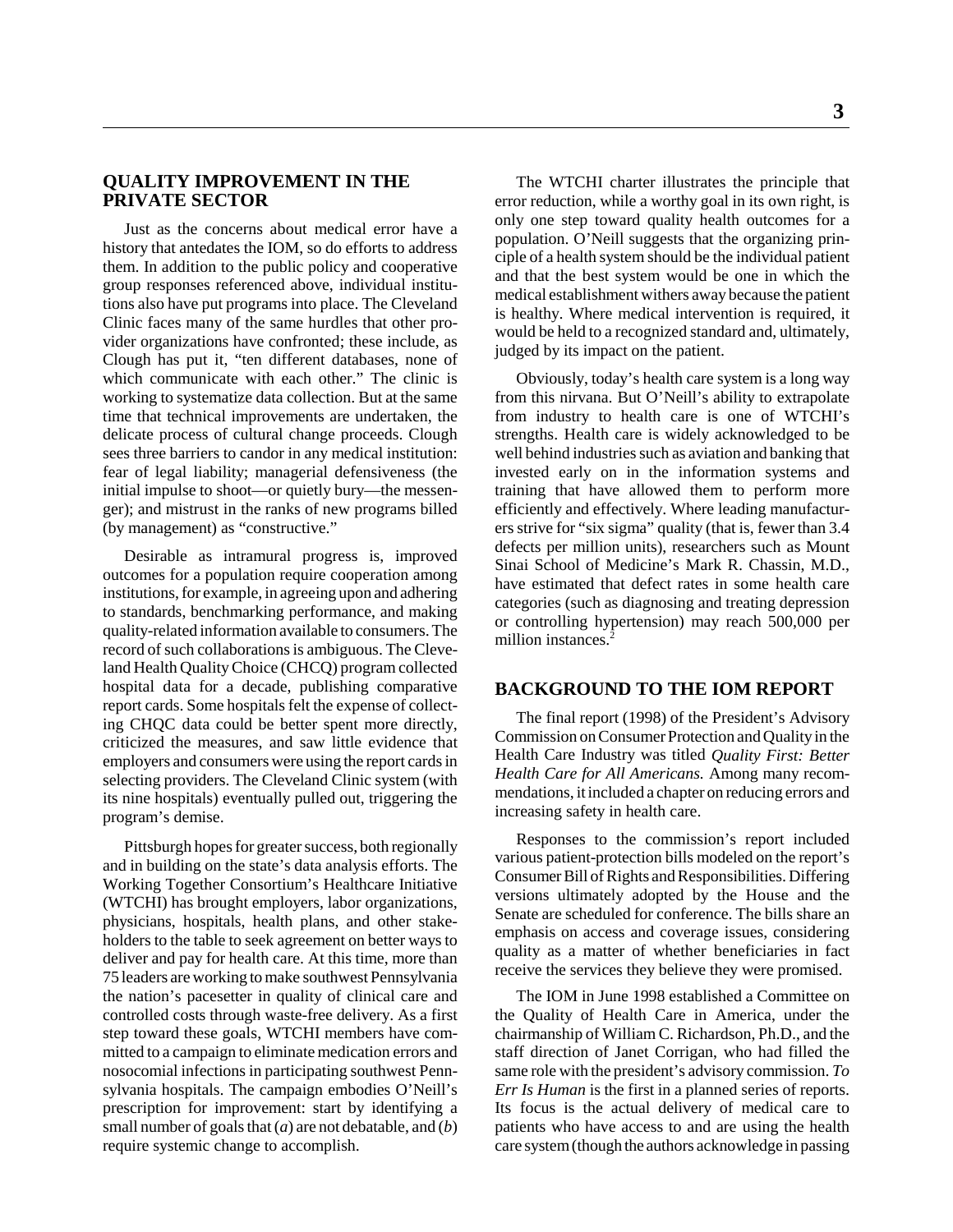that, when someone needs medical attention, the worst quality is no care at all<sup>3</sup>).

The committee's research review revealed that medical error may account for as many as 98,000 inhospital deaths per year, with a price tag of \$17 billion to \$29 billion attached to errors characterized as preventable.<sup>4</sup> How has such a dismal situation come to be? The IOM committee explains:

A general lack of information on and awareness of errors in health care by purchasers and consumers makes it impossible for them to demand better care. The culture of medicine creates an expectation of perfection and attributes errors to carelessness or incompetence. Liability concerns discourage the surfacing of errors and communication about how to correct them. The lack of explicit and consistent standards for patient safety creates gaps in licensing and accreditation and lets health care organizations function without some of the basic safety systems in place. The lack of any agency or organization with primary responsibility for patient safety prevents the dissemination of any cohesive message about patient safety. . . . The external environment is not creating any requirement or demand for the delivery system to reduce medical errors and improve the safety of patients.<sup>5</sup>

It is this ignorance, fragmentation, and entrenchment that the committee hopes to combat with its recommendations.

#### **Center for Patient Safety**

The IOM committee believes that a focal point is needed for patient safety in health care, bringing together the various initiatives and mechanisms that now exist. Its report recommends creating a Center for Patient Safety within the Agency for Healthcare Research and Quality,<sup>6</sup> and says the center should

- set the national goals for patient safety, track progress in meeting these goals, and issue an annual report to the president and congress on patient safety; and
- $\overline{a}$  develop knowledge and understanding of errors in health care by developing a research agenda, funding centers of excellence, evaluating methods for identifying and preventing errors, and funding dissemination and communication activities to improve patient safety.7

The center's mission would be two-pronged: helping to prevent mistakes via research and education and analyzing and making available the lessons to be learned from errors already made.

The committee chose AHRQ as the site of the proposed center in part because the agency already is

involved in a range of quality-related activities, including patient safety. Indeed, the Healthcare Research and Quality Act of 1999, which reauthorized and renamed the agency, explicitly includes reducing errors in medicine among its required activities. AHRQ is also charged with linking research to practice improvement and identifying and disseminating information relating to the integration of quality information into purchaser and consumer decision-making. The IOM report observes that the agency's demonstrated ability to collaborate with other organizations, both public and private, is a strong argument in its favor.

Given the reauthorizing language, it does not appear that further legislative action would be required in order for AHRQ to establish a center for patient safety; however, funding is another matter. The IOM committee calls for initial annual funding of \$30 million to \$35 million, rising to \$100 million over time. (This compares with an annual \$200 million for the National Institute for Occupational Safety and Health, which conducts research and makes recommendations for the prevention of work-related illnesses and injuries. $8$ )

The committee also weighed creating a stand-alone center or locating it within NIH before settling on AHRQ. The stand-alone idea, while facing a number of philosophical and budgetary hurdles, would have the advantage of independence from the regulatory function. AHRQ does not itself regulate but is part of the Department of Health and Human Services, which does. Some have suggested that provider organizations might be more comfortable with an independent center, given the role envisioned for it in analyzing error reports, discussed below. It might be remembered that the Aviation Safety Reporting System (ASRS), so often invoked as a model for health care, was created within NASA because an earlier attempt to establish such a system within the Federal Aviation Administration was stalled by distrust and fear of reprisal for reporting mistakes.

#### **Reporting Systems**

*To Err Is Human* points out that one way to learn from mistakes is to establish a reporting system. Two important functions can be served by a reporting system: it can hold providers accountable for performance, or it can point the way to improved safety. Theoretically, it can do both; in practice, it may be difficult to find a balance. The IOM committee addressed this tension by recommending a two-tiered system.

**Mandatory Reporting.** The committee recommended the following: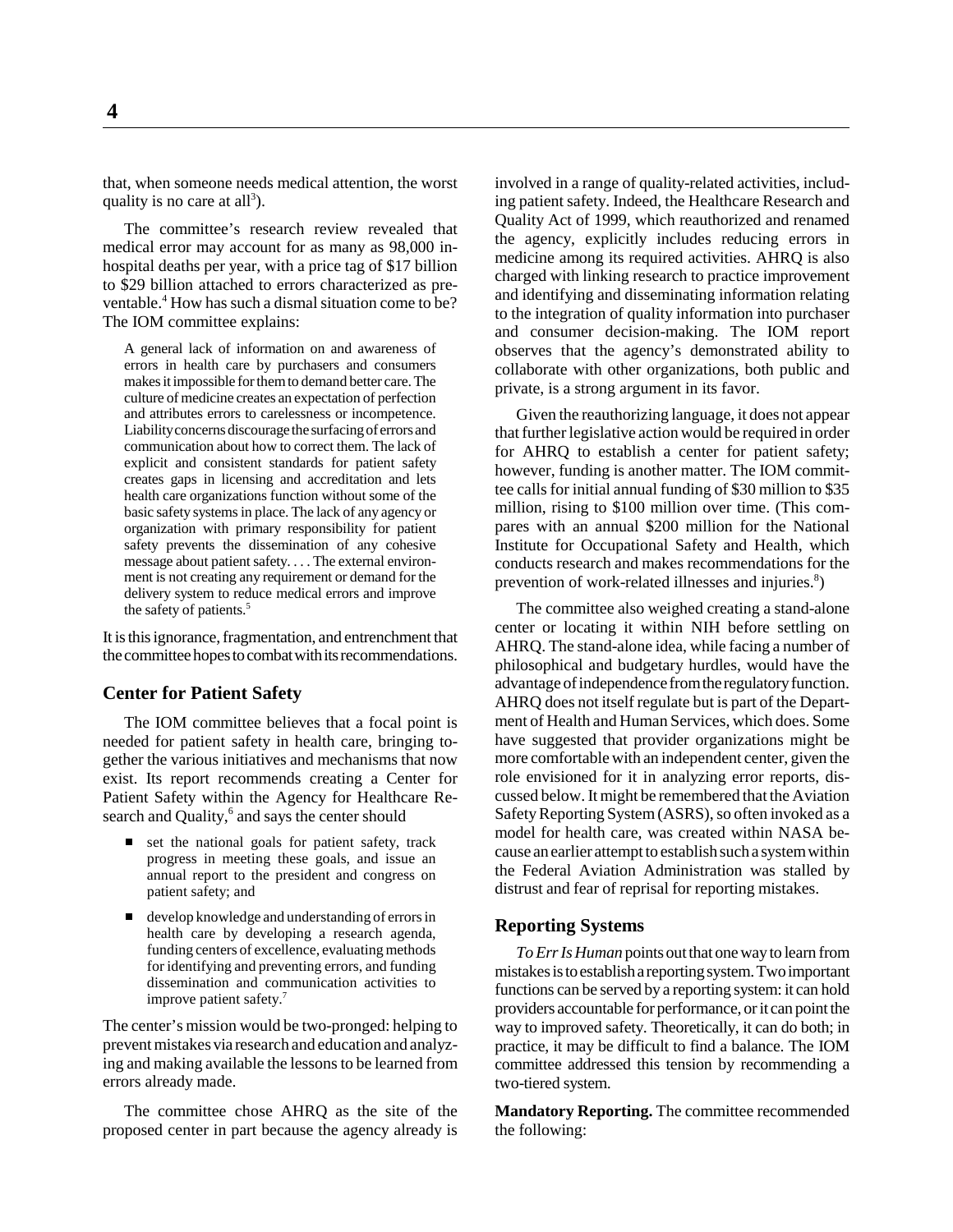A nationwide mandatory reporting system should be established that provides for the collection of standardized information by state governments about adverse events that result in death or serious harm. Reporting should initially be required of hospitals and eventually be required of other institutional and ambulatory care settings.

The committee believes that mandatory systems should focus on identifying adverse events attributable to error that lead to serious patient harm or death. To be effective, such systems would need a common set of reporting standards, which would permit data to be tracked over time, compared across locale, and aggregated into national statistics. A commitment of resources adequate to enable systems to analyze what happened and follow up to ensure that appropriate steps are taken by the responsible health care organization is also critical to success.

The committee points to the National Quality Forum—another outgrowth of recommendations from the president's advisory commission—as the body best suited to develop and promulgate a core set of reporting standards to be used by states. As with AHRQ, its existing mission is compatible with this new role. The National Quality Forum already is charged with developing a measurement framework for health care quality and has appointed a framework board of health policy experts who have each committed 20 percent of their time to this effort. Federal legislation would be required to direct the group to promulgate national standards and encourage states to adopt them.

Error reporting is not a novel proposal. A survey conducted by the Joint Commission on the Accreditation of Healthcare Organizations (JCAHO) in the spring of 1999 revealed that at least one-third of states had some form of adverse event reporting system in place. These systems vary in terms of being voluntary or mandatory, in volume of reporting, and in the types of facilities involved (several states focus mainly on nursing homes, for example.) Moreover, IOM followup has confirmed that few states aggregate data or analyze them to identify general trends. Reasons cited were a lack of resources to upgrade computer systems and inconsistency in reports submitted. A standardized format would address the latter concern. As to the former, the IOM calls on Congress to "provide funds and technical expertise for state governments to establish or adapt their current error reporting systems to collect the standardized information, analyze it, and conduct follow-up as needed with health care organizations."

Even if such assistance is forthcoming, there may be states that choose not to establish a mandatory error reporting system. In this eventuality, the IOM envisions the Department of Health and Human Services stepping into the breach. The department was also the fallback for states that chose not to implement the Health Insurance Portability and Accountability Act of 1996. When four states (including California) deferred to partial or full federal enforcement, the department had to assume the role of state regulator. It is unclear at this time what proportion of the country's error reporting responsibility might revert to department staff as well.

The call for mandatory reporting of serious error has drawn a mixed response from providers. All have championed the goal of error reduction, but the American Nurses Association's support for a mandatory system is offset by the AMA's misgivings. Former AMA president Nancy Dickey, M.D., raised the issue of malpractice, observing that what appears to be a straightforward step "actually engenders all sorts of problems with confidentiality and liability. . . . There are still insurance companies that would advise a physician not to say anything."9 She added that the AMA is opposed to mandatory reporting.

The question of whether any reporting should be mandatory will be vigorously debated, but it is not necessarily the most significant issue involved in a national reporting system. It should be kept in mind, the IOM points out, that the purpose of such a system is not to collect and count reports. Analysis and communication are key. The limitations of state systems in these areas cause some to wonder why the IOM chose to recommend a network of state systems. Its report explains that flexibility is needed at this stage because no "best practice" has yet been identified. It is envisioned that the Center for Patient Safety would work with states to develop systems and that states would be able to choose to collect and analyze data themselves or to contract for these activities with an accrediting body or a quality improvement organization (QIO) (formerly known as a peer review organization (PRO), the entities that monitor utilization and quality of care under Medicare).

Some states have amassed considerable experience and expertise that a national system could draw on. An example is Massachusetts, where the Public Health Department's Division of Health Quality (DHQ) determines whether an error is a system problem or a practitioner problem. If the latter, it makes a report to the appropriate board of registration (nursing, medicine,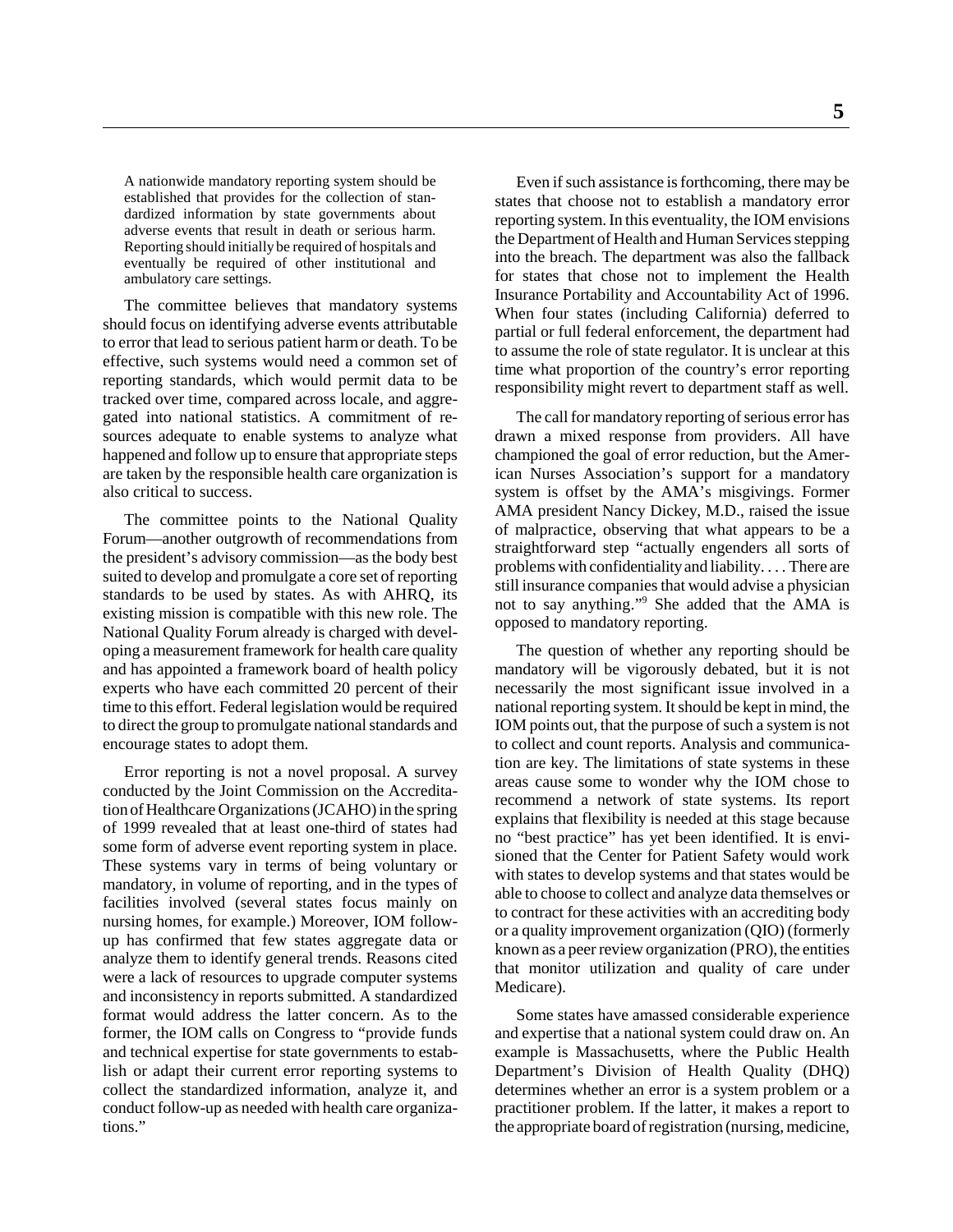or pharmacy). If a systemic problem is indicated, DHQ performs extensive analysis. Teams write up their findings in a prescribed format and prepare a statement of deficiencies that cites specific state regulations and how they were violated. Other standards, such as Medicare conditions of participation, are incorporated by reference; for some diagnoses and procedures, DHQ has developed its own standards.

**Voluntary Reporting.** As the second tier of its reporting system, the IOM recommended that "the development of voluntary reporting efforts should be encouraged." An amalgam of voluntary systems, the second part of the reporting scheme is designed to address near-misses and cases of "very minimal patient harm."10 The committee did not propose a national system in this case, noting that a number of "good efforts" are already in operation, particularly in the area of medications. $^{11}$ Among these efforts are the following:

- The FDA's Adverse Event Reporting System (AERS), a data base containing information about adverse drug reactions submitted directly to the agency or reported via the MedWatch system designed for use by health professionals.
- The Institute for Safe Medication Practice, which has campaigned for improvements in drug naming, packaging, labeling, and dispensing and which recently joined forces with the American Hospital Association in an initiative to reduce medication errors in hospitals.
- U.S. Pharmacopeia, which administers a voluntary medication error reporting system, including a component called MedMarx, which allows employees of subscribing hospitals to report error-related information anonymously via the Internet.

The committee also recognized that a national system like the aviation industry's ASRS would potentially be inundated with reports and that a wide range of expertise would have to be maintained (for example, an analyst who understands drug interactions is not necessarily conversant with device manufacturing or home care staffing). They suggested that a number of "minisystems" for different types of problems might be effective, provided that the systems had the capacity to communicate among themselves about overlapping problems.

The intent of voluntary error reporting is to study and enhance safety, not to hold reporting institutions accountable. This message seems to resonate with policymakers. In a Rose Garden speech responding to

the IOM report (and calling on federal agencies and contractors to institute safety programs) Clinton said:

Now let me be clear about one thing—ensuring patient safety is not about fixing blame. It's about fixing problems in an increasingly complex system; about creating a culture of safety and an environment where medical errors are not tolerated. In short, it's about working together to zero in on patient safety, and zero out preventable errors."

Still, intent is one thing, and practical consequences another. Where data exists, there will be a corresponding interest in access to it—particularly on the part of plaintiffs and their attorneys in malpractice cases. The committee recognized that fear of legal discoverability or involvement in a legal process would contribute to underreporting of errors. Perhaps the central question for the success of a voluntary reporting system is confidentiality of the data reported. Thus, the IOM further recommended:

Congress should pass legislation to extend peer review protections to data related to patient safety and quality improvement that are collected and analyzed by health care organizations for internal use or shared with others solely for the purpose of improving safety and quality.

The committee judged the peer review privilege to be "the most promising existing source for legal data on errors." Forty-nine states (excluding New Jersey, according to a JCAHO survey) have statutes protecting from discovery the records and deliberations of peer review committees. However, the significant variation among these statutes in scope and specifications suggests that a federal statute might be preferable. (This was also a recommendation made by the Medicare Payment Advisory Commission in its June report to Congress.) The IOM report points to statutes in Oklahoma and California that might serve as models and also notes that the federal Health Care Quality Improvement Act of 1986 (which established the National Practitioner Data Bank) establishes peer review immunity from damage suits when participants act in good faith in any peer review process that meets the act's standards for structure and fair process.

QIOs may investigate instances of possibly substandard care delivered to fee-for-service beneficiaries. In such cases, their case review records are protected from subpoena. This protection, modeled on in-hospital peer review privilege, was written into the 1972 statute creating professional standards review organizations (PSROs), and carried over as PSROs evolved into PROs and QIOs. Its preservation has drawn some criticism: while providers have welcomed confidentiality, consumer groups have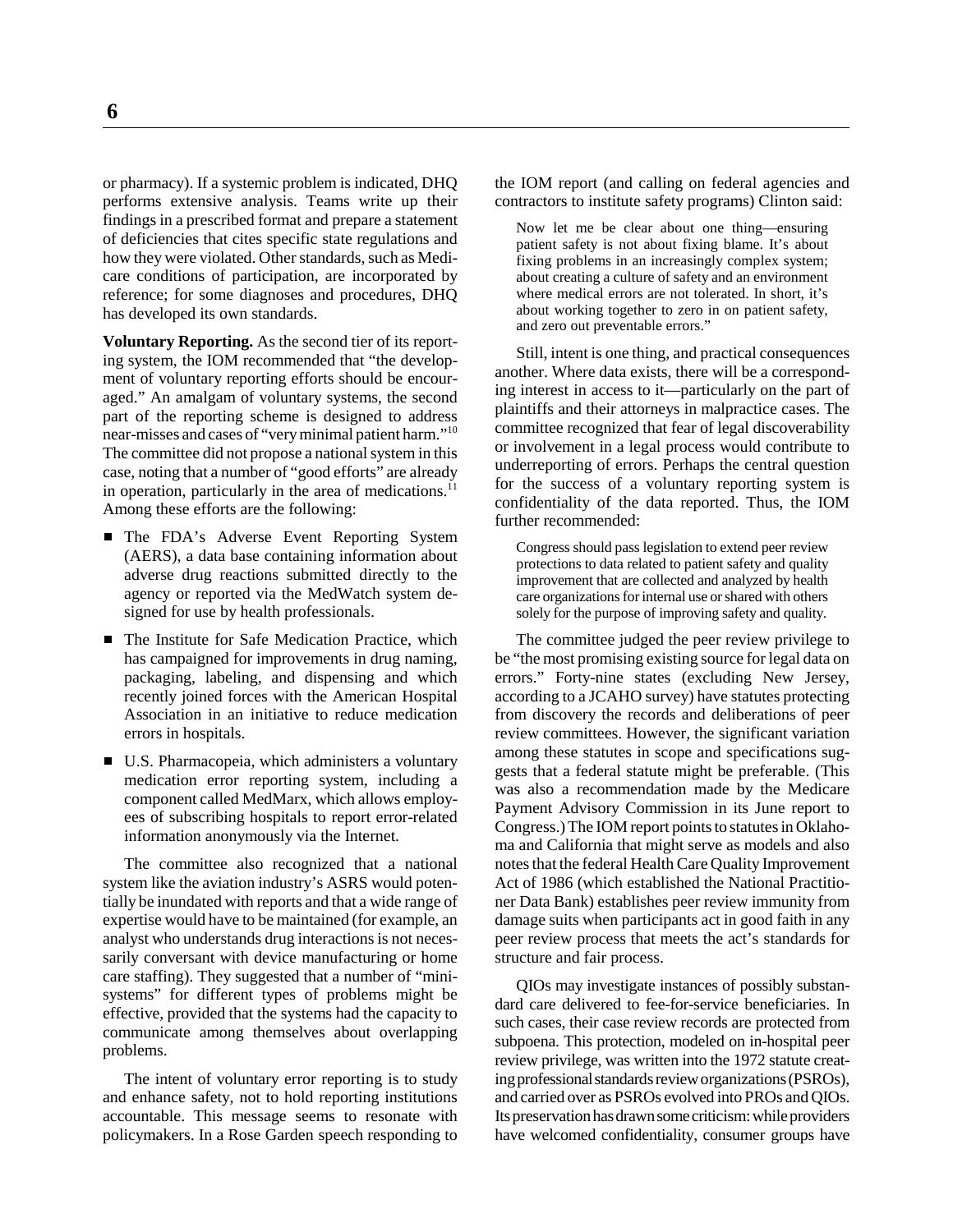long protested what many perceive as a "cover-up" attitude.

One limitation of peer review privilege is that it may be lost when information leaves the confines of an institution. The committee wrote:

Collaborative quality improvement efforts may be inhibited by the loss of statutory peer review protection that may occur when data are shared across institutions. Some form of protection appears necessary for each of the three components of an error reporting system: (1) the original reporters; (2) the various recipients of the information (including processors, investigators, de-identifiers, and analyzers; and  $(3)$  the reported information itself.<sup>12</sup>

#### **POLICY ISSUES**

#### **The Bright Line**

The IOM's incorporation of a "narrowly defined" mandatory system and a much broader voluntary effort into its two-tiered system requires that a line be drawn between errors involving serious harm and those causing minimal damage. Where, in one case, a patient dies as a result of an error and, in another case, an error is caught before medication is administered to a patient, assigning the two cases to the mandatory and voluntary reporting systems respectively is easy. But there are bound to be borderline cases. Is an extra day in the hospital serious? What about a wound infection that led to pronounced scarring? What if the wrong medication were administered, with side effects such as sleepiness or gastric distress?

Another concern is that it may at times be difficult to isolate the effects of an error from other medical complications. This is a weakness in the frequently invoked National Transportation Safety Board (mandatory)/ASRS (voluntary) parallel, as the effects of a plane crash are fairly easily distinguished from any symptoms passengers may have brought on board. Is modern medicine so complex that it may not always be possible to recognize error?

#### **Putting the Horse Before the Cart**

Some analysts have already voiced concern that the debate over mandatory versus voluntary reporting will be a sticking point for implementing safety-improvement proposals. They believe it may be more useful first to come to agreement on—and establish in the public mind—what any kind of a reporting system is intended to accomplish and how its various parts fit together to

achieve an aim of improved safety and quality overall. What information is needed in order to define what good quality care is and whether care delivered in a particular case meets that standard? How can a process be designed to ensure collection of only data that will be used?

Error data collection and analysis now occurs primarily on an institutional basis (obviously with wide variation among institutions). Institutional data will need to be aggregated, used to develop comparison and benchmarking instruments, and interpreted so as to provide meaningful feedback. At the same time, the transfer of information from one level of a reporting system, such as a hospital, to another, such as a state, must not trigger legal liability if the overall system is to be effective.

Equally important is communication in the other direction. How will lessons learned by error analysis make their way through organizational layers to reach practitioners? How will entities at the same level (such as states) communicate amongst themselves, or must they rely on federal-level dissemination?

Another basic question is who will perform error analysis. In considering medical necessity determinations, review by a peer (be it another psychiatrist, a cardiologist, a family physician, or a nurse) has been a must-have for providers. Is it feasible that a team of analysts could replicate a group of hospital colleagues who are involved in a process that results in error?

#### **The Role of the Individual**

The IOM report focuses on the accountability of health care institutions, such as hospitals. Its proposed reporting systems posit error reports made by institutions once they have undertaken their own internal analysis. There is no mechanism for error reporting to an outside body by an individual, such as a nurse, within the institution, or by a patient who believes that he or she was harmed.

Like the IOM's proposal, JCAHO's sentinel event reporting policy focuses on institutions. Both expect an institutional response to an error (or a near-miss) to be part of the report. By contrast, the ASRS and the FDA's AERS make provision for reports from individuals. This may be a matter of where analytical emphasis is placed. The ASRS and the AERS, in accepting reports of problems from an airline pilot or mechanic on the one hand or from a prescriber or consumer of prescription drugs on the other, seem to place greater responsibility on their own analysts to unravel the problem.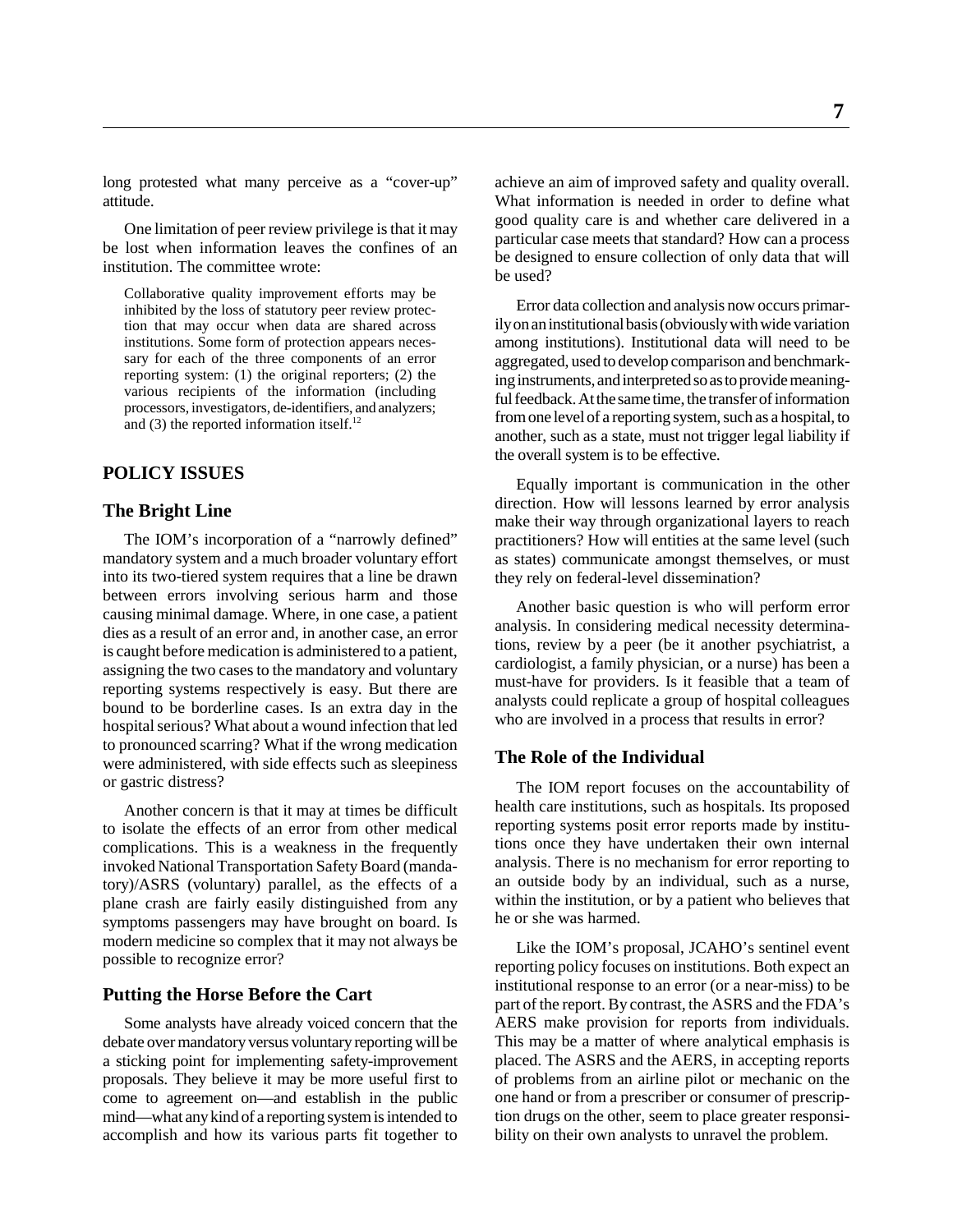A central issue in pending patient protection legislation is the ability of a patient to appeal—and perhaps ultimately to file suit over—a decision that he deems a wrongful denial of care. Some of the same questions with respect to patient empowerment are raised by error reporting proposals. What options should a patient have? Focusing on institutions underlines the systemic complexities to which experts attribute most medical error and avoids searching for an individual scapegoat. But does deflecting attention from individuals to systems deemphasize the individual patient as well? As the health care system continues to move from institutional settings to more ambulatory and home-based care, the role of the patient in care delivery grows even more critical.

Finally, what are the rights of the patient or the patient's family members to be notified that an error has occurred? To what extent should they be privy to the results of an ensuing investigation by the health care organization?

#### **Purchaser Commitment**

A complaint sometimes voiced with respect to existing quality-reporting programs, such as HEDIS, is that, after information is laboriously (and expensively) collected, it carries little weight in employers' contracting decisions. Jon Gabel and colleagues, in a study conducted for the Commonwealth Fund, found that just 5 percent of employers offering an HMO rated HEDIS information as very important in selecting a plan. $13$  If safety-conscious organizations that are willing to learn from mistakes rather than conceal them are not rewarded by more patients and/or more advantageous contracts, error reporting loses the ability to drive change that the IOM envisions for it. Some large employers already are taking steps to factor patientsafety measures into their procurement processes. Medicare and Medicaid could have a powerful effect by following suit.

#### **The Culture of Medicine and the Culture of Blame**

It has been widely observed that a major challenge to creating a culture of safety is the existing culture of medicine, wherein physicians are schooled to believe that they should be in control. While one might think that it would be a relief to admit one's human fallibility or at least interdependency, the issue of blame acts as a strong deterrent. Medicine may be a culture of perfection, but 21st century America seems to subscribe to a culture of blame, the notion that "someone should pay"

when harm is done. The IOM has tried to address this by recommending institutional accountability for serious harm and a parallel system of constructive, nonpunitive investigation and improvement. This is a delicate balance; whether fear of liability on one hand can co-exist with trust on the other remains to be seen.

Certainly the patient-safety advocates have been eloquent. Donald Berwick, president of the Institute for Healthcare Improvement and a member of the IOM committee, has said, "You don't get to safe systems that have human beings in them by yelling at them or asking them to try harder. You need to engineer the work environment so that normal human limits are respected."<sup>14</sup>

Some doctors, however, feel that looking to systems solutions is just another interference on the part of managed care. The chairman of medicine at a New York hospital recently profiled in the *New York Times* spoke to a group of interns about the importance of personal responsibility, warning them not to "ship the blame elsewhere—to a computer, to the next shift...to the system."<sup>15</sup>

#### **THE FORUM SESSION**

#### **Key Questions**

Among the questions to be addressed at this session are the following:

- What factors are critical in eliciting commitment to error reduction?
- Is the IOM's emphasis on error reporting as a central strategy the best way to proceed? What is the dynamic that will make a reporting system work as intended? How can information about medical errors and how to avoid (or correct) them be most effectively accumulated and disseminated?
- Should a Center for Patient Safety be created? Should it be part of a federal agency? Is AHRQ the right place for it? Should the center have any type of enforcement powers?
- Once error reports are made, who will analyze them? Just as active-duty pilots rotate through the ASRS, will practicing physicians and pharmacists rotate through state error-reporting systems? How will error systems counter probable physician complaints that they are not being evaluated by their peers?
- Is there a role for consumers in medical error reduction? What about provider professional societies?